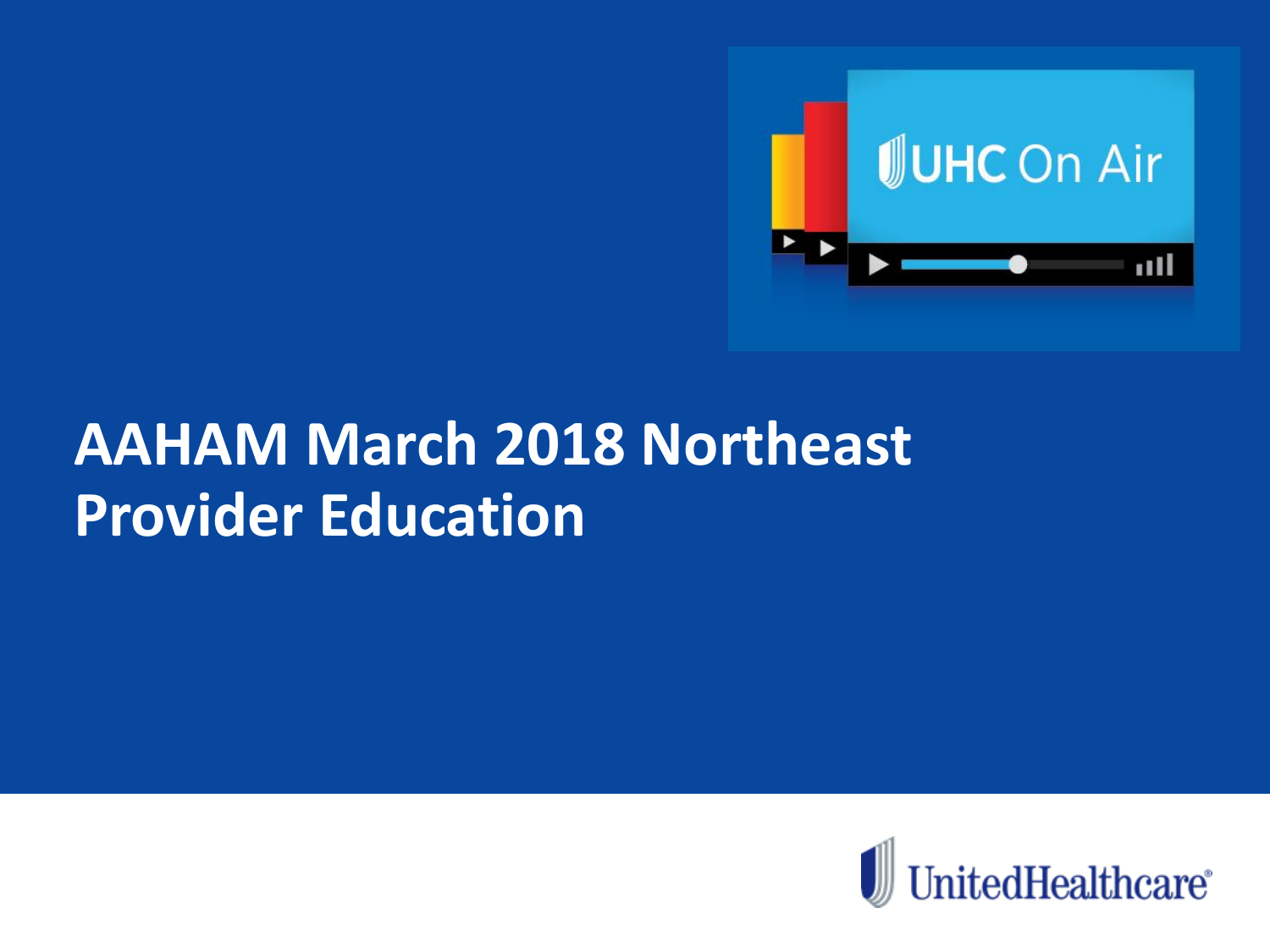

### **Front and Center**



PCA-1-009540-01312018\_02052018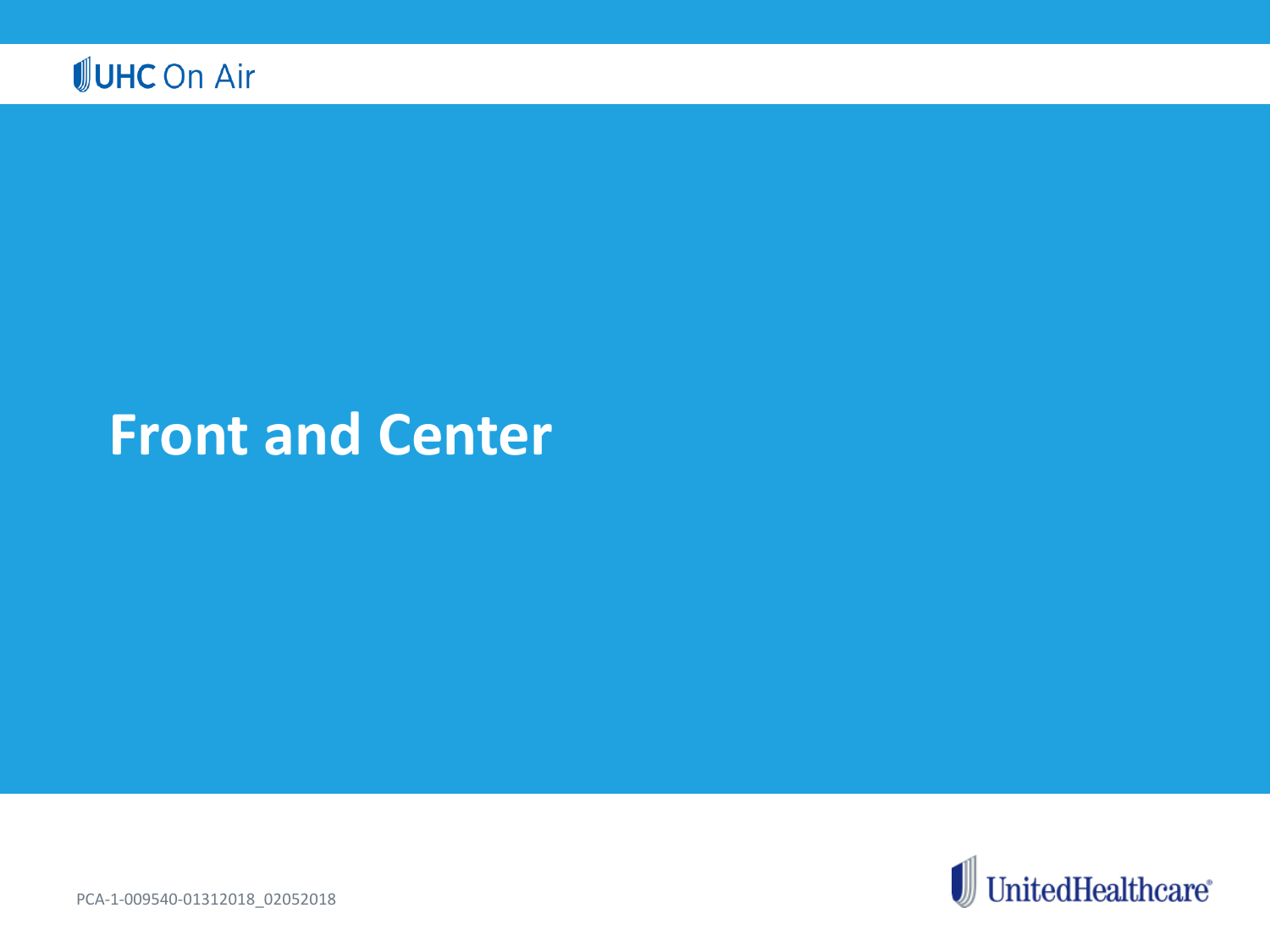### **UnitedHealthcare Care Provider Administrative Guide for Commercial and Medicare Advantage**

#### **What's New in the 2018 Guide:**

- **Webpage layout:** In addition to the PDF version of the Guide available Jan. 1, 2018, you may choose to view the 2018 Guide as a webpage.
- **New chapters:** Pharmacy and Credentialing and Re-Credentialing provide more details on these topics.
- **Online resources:** Use updated instructions and hyperlinks to find information located on our new provider portal, UHCprovider.com, and new or updated Link applications throughout the guide.

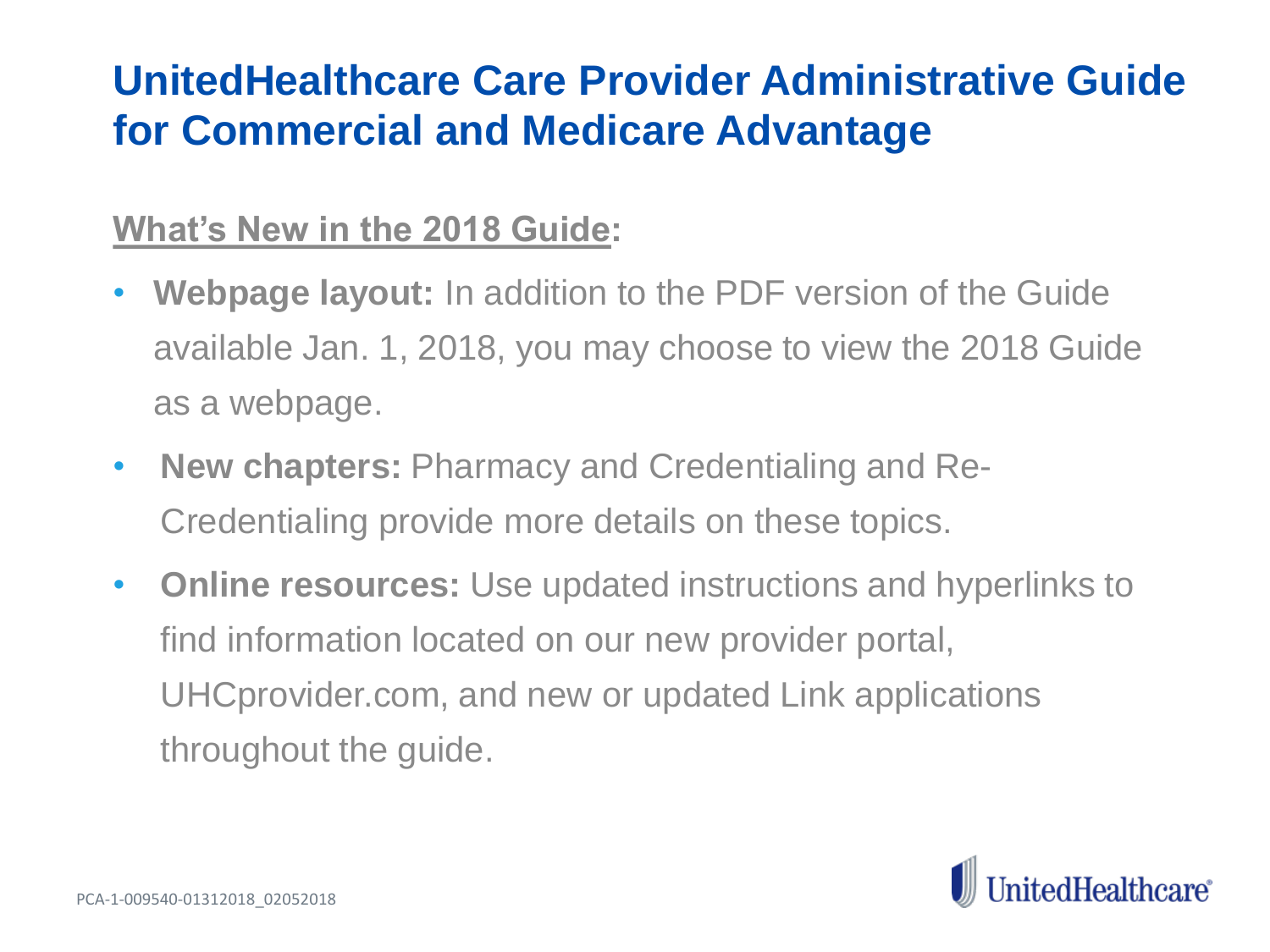### **UnitedHealthcare Care Provider Administrative Guide for Commercial and Medicare Advantage (Continued)**

- **Fraud, Waste, and Abuse:** New ways to report suspicious or concerns are in our "How to Contact Us" table on Page 4.
- **All Savers:** Products offered off Exchange are no longer excluded from Chapter 6: Medical Management.

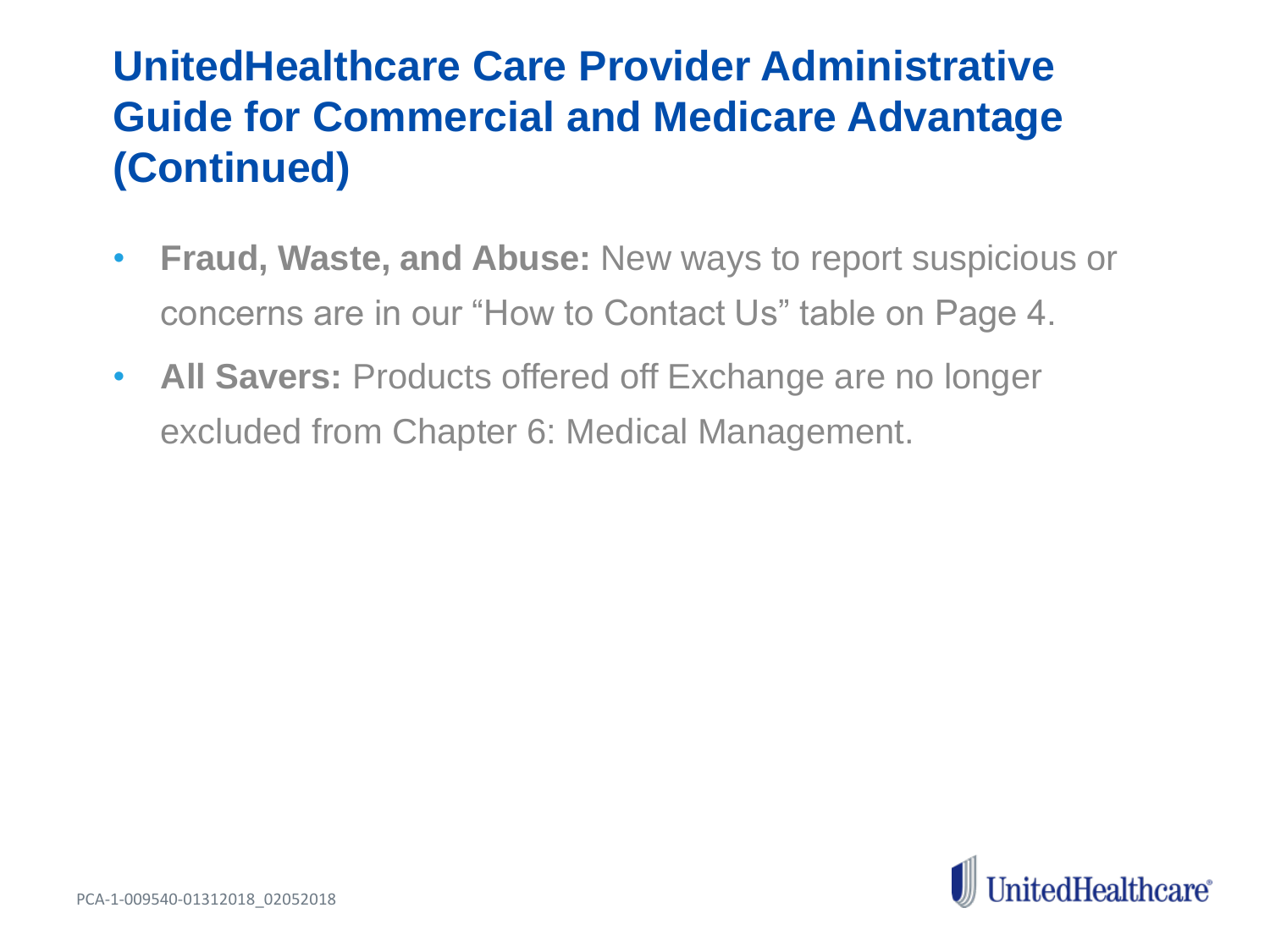To save time, we encourage you to take advantage of our online notification process, available through **UHCprovider.com/ priorauth**.

Or call the number on the member's health plan ID card.

For more information, please go to UHCprovider.com/policies > Protocols > **Notification Prior Authorization Requirement for Certain Office-Based Procedures to be Covered in Other Sites of Service**.

#### **Site of Service-Based Notification/Prior Authorization Requirements for Certain Procedures**

#### **How Our Notification/Prior Authorization Process Will Work for These Procedures:**

- Standard prior authorization processes and protocols apply.
- If the prior authorization process is not completed before performing a procedure that is on one of the prior authorization lists, claims will be denied and the member can't be billed for the service.
- If prior authorization is denied due to lack of medical necessity, members can be billed for the service to be performed in outpatient hospital setting if the physician obtains adequate written consent from the member per our protocols. UnitedHealthcare® PCA-1-009540-01312018\_02052018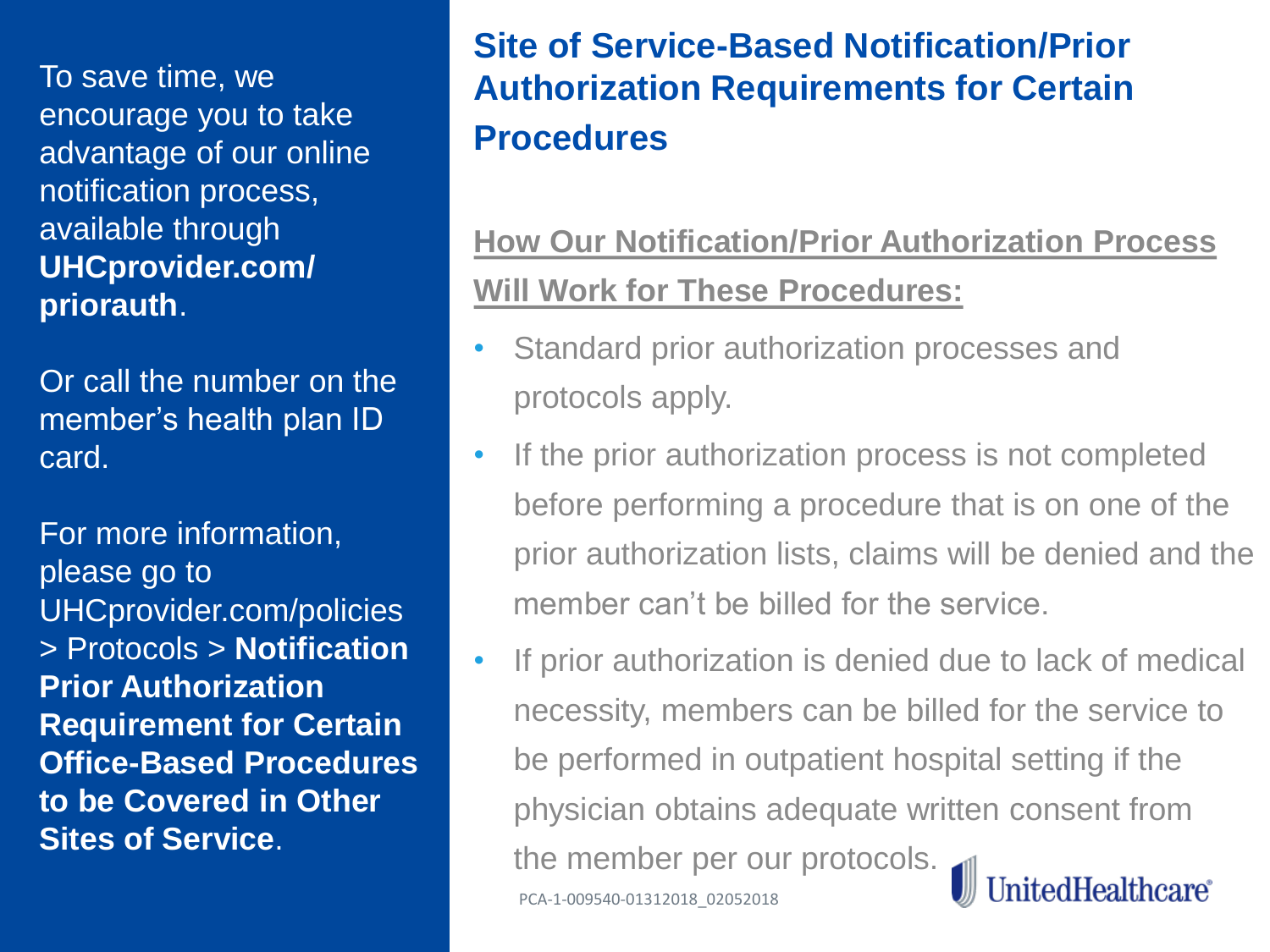

### **UnitedHealthcare Commercial**



PCA-1-009540-01312018\_02052018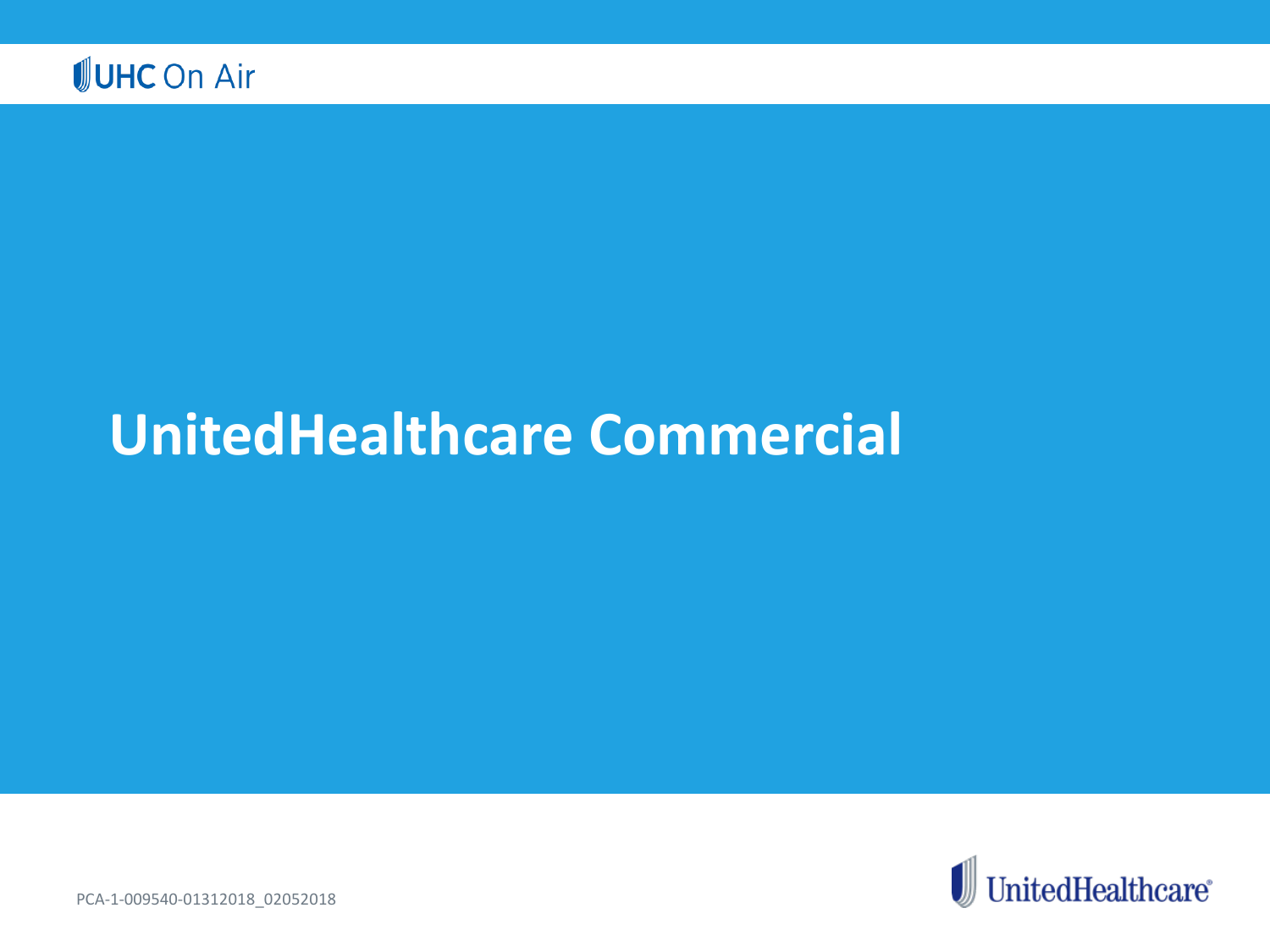Members in the following plans do NOT require notification/prior authorization for genetic and molecular testing:

- MD-Individual Practice Association, Inc. (MD-IPA) and Optimum Choice, Inc.
- MAMSI Life and Health Insurance Company

### **UnitedHealthcare Genetic and Molecular Testing Notification/ Prior Authorization Updates – Maryland**

We want to clarify which UnitedHealthcare commercial plans in Maryland will require genetic and molecular testing notification/prior authorization effective April1, 2018. Members in the following plans will required notification/ prior authorization for genetic and molecular testing:

• UnitedHealthcare of the Mid-Atlantic, Inc.

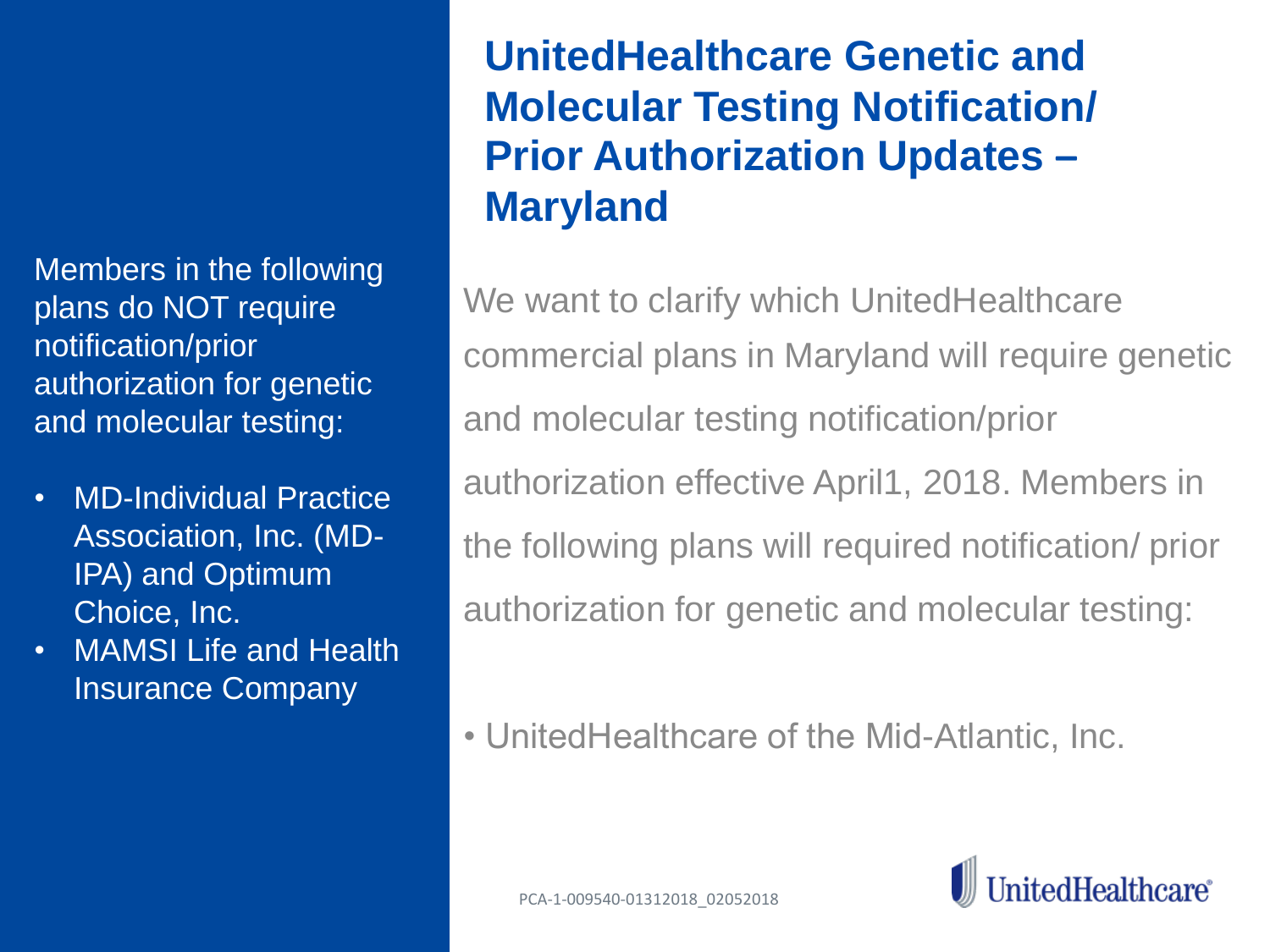### **UnitedHealthcare Genetic and Molecular Testing Notification/Prior Authorization Updates**

**New** CPT codes included in the notification/prior authorization requirement:

- G9840
- G9843
- 81520
- 81521

The requirement began on November 1, 2017. Ordering care providers may complete the notification/prior authorization process online or over the phone.



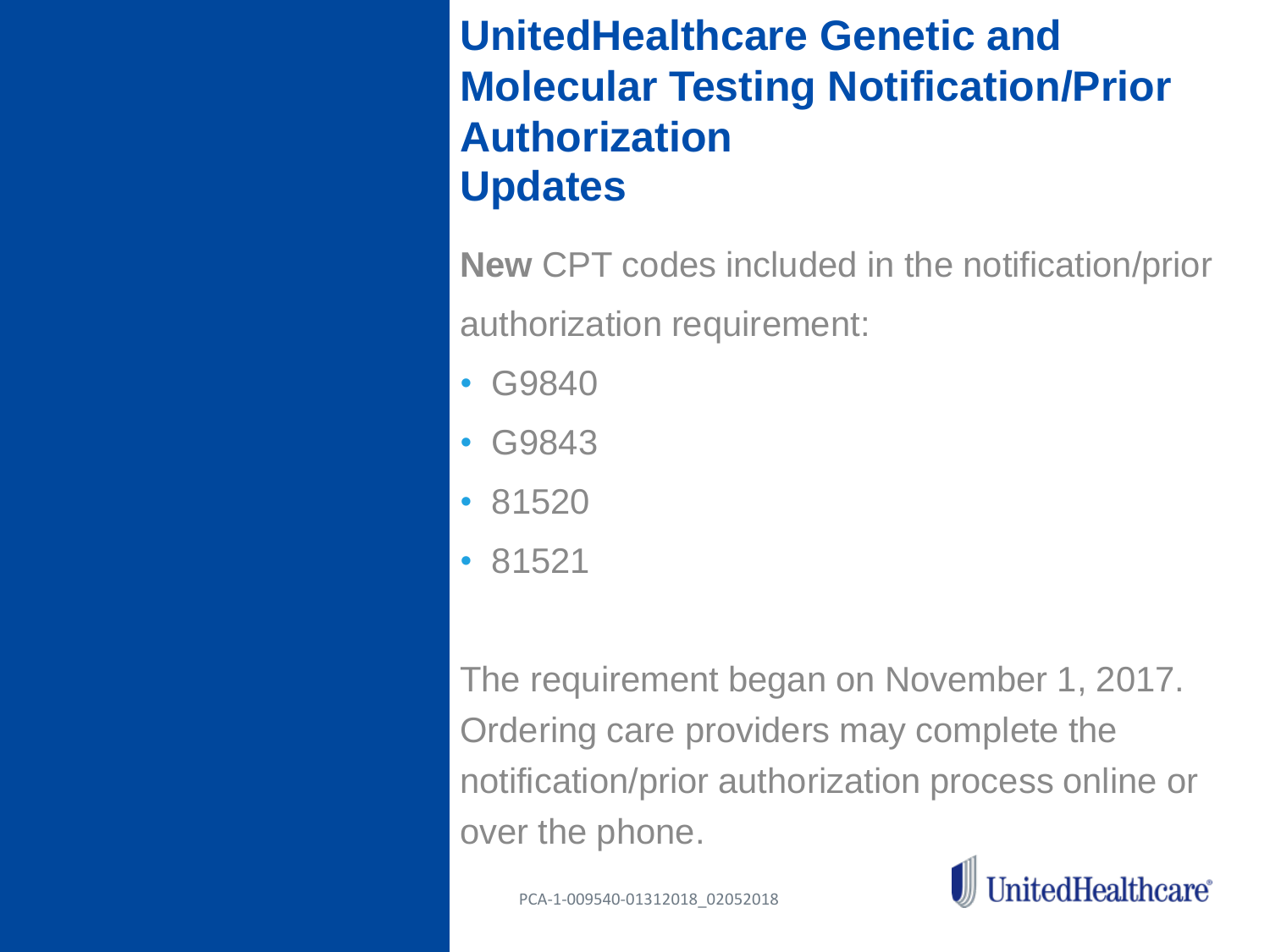

### **Link News & Updates**



PCA-1-009540-01312018\_02052018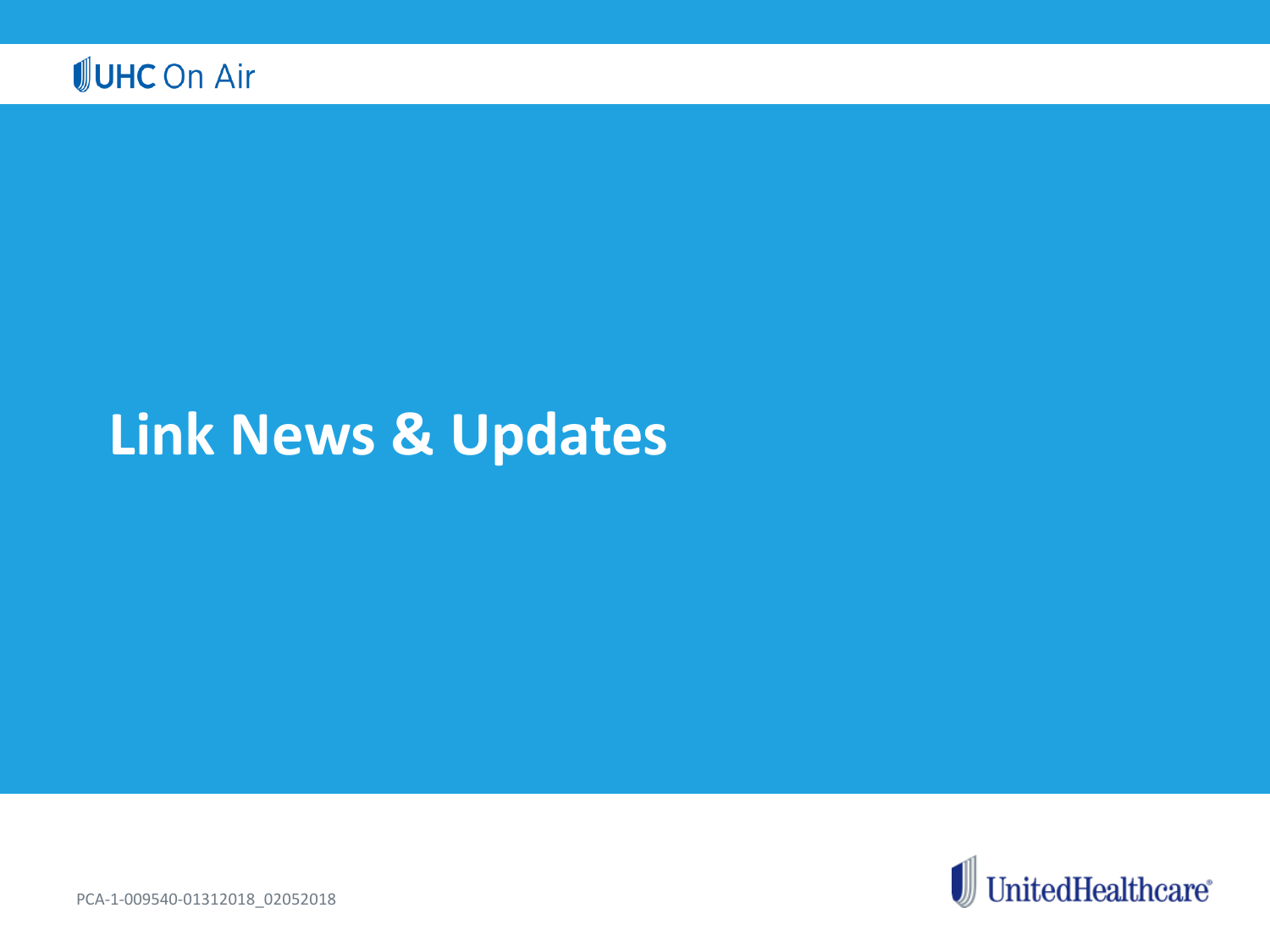### **Link Self-Service Updates and Enhancements**

- **eligibilityLink – Coverage dates added for termed policies.**
- **Claim Estimator and OneNet PPO Pricing moved to Link.**
- **Submit appeals for Commercial and Medicare members**
- **Document Vault – top right corner of your Link dashboard.**

\*To get an Optum ID, go to UHCprovider.com and click on **New User** to register for Link access.

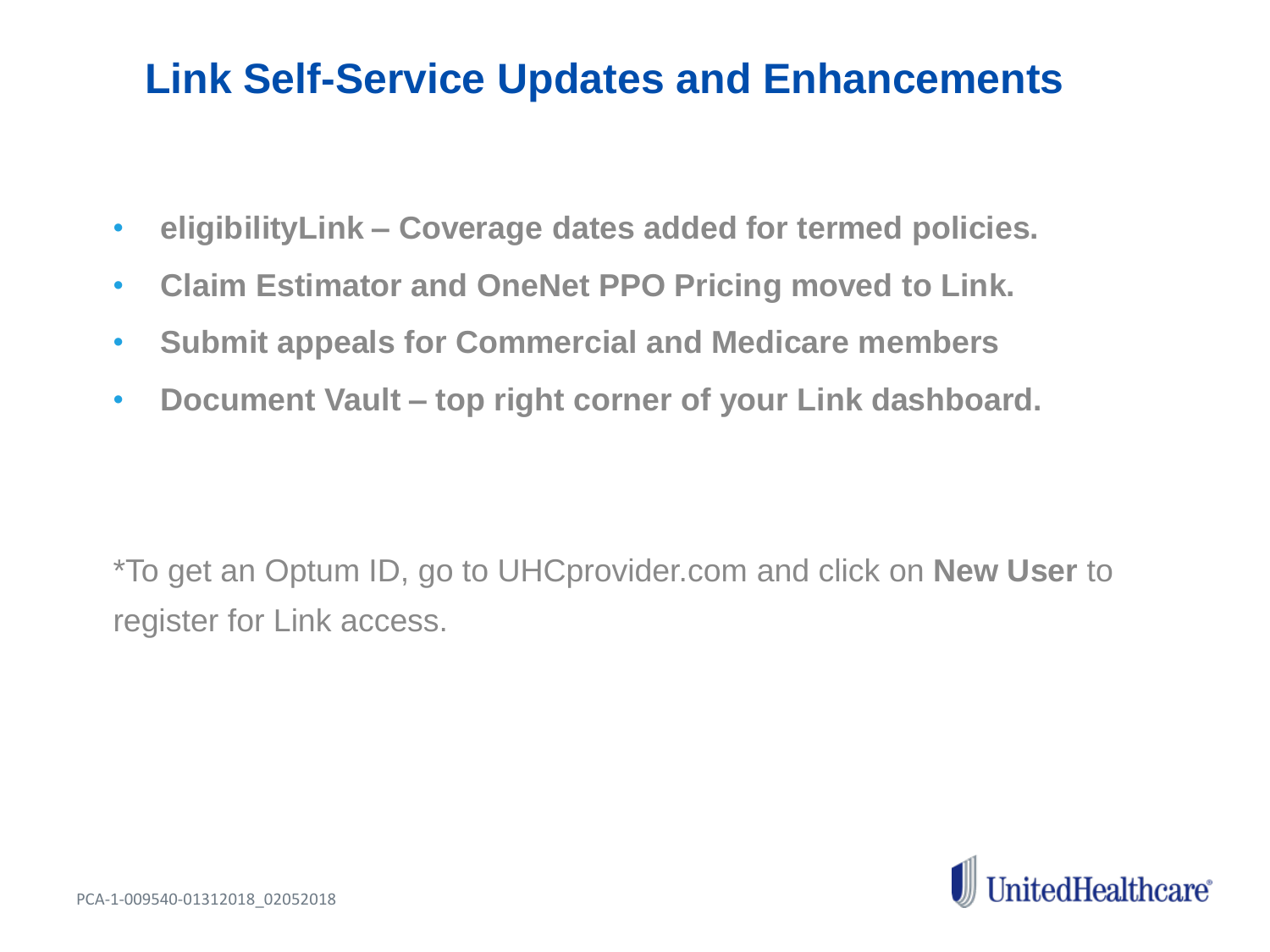